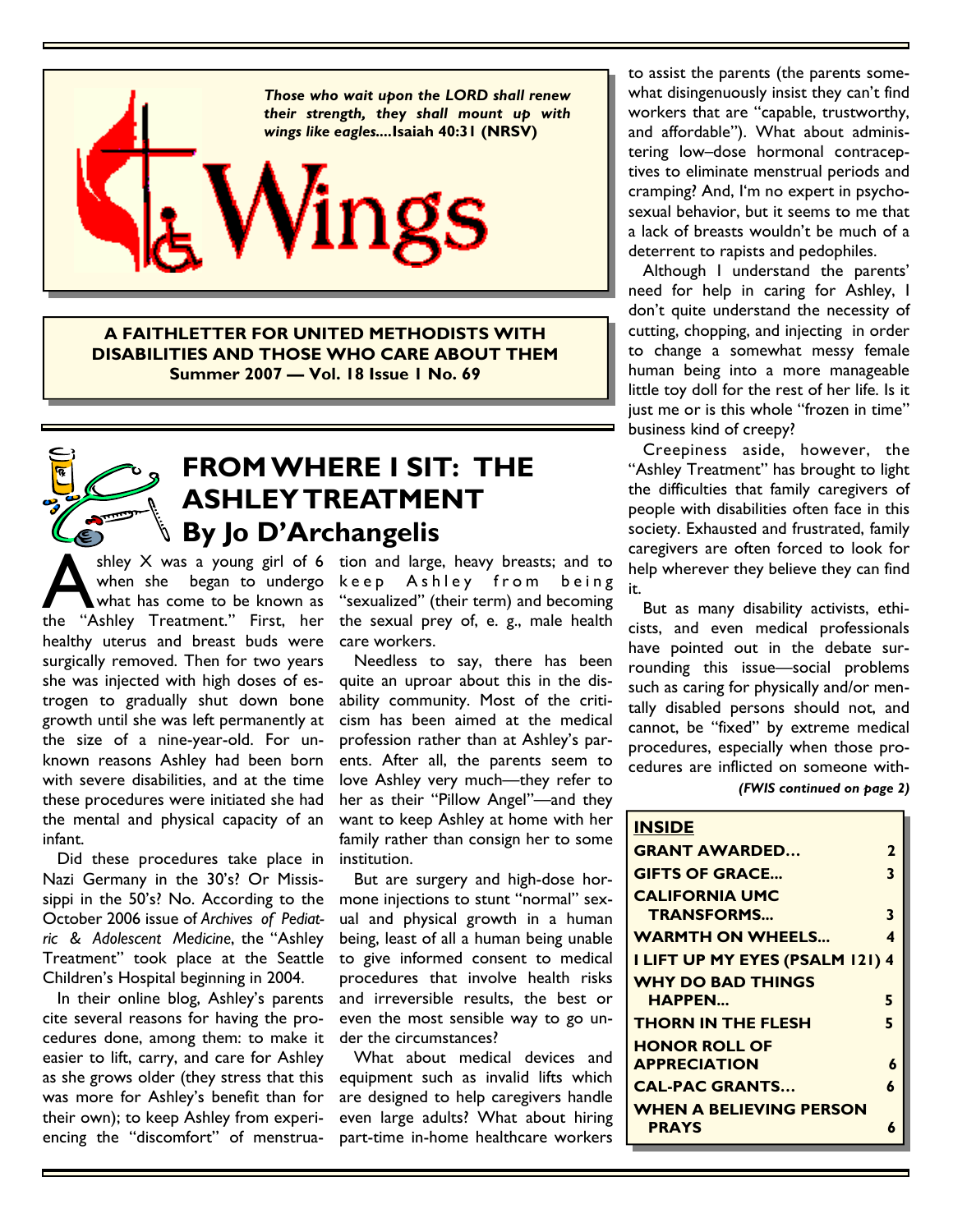out their knowledge or consent. Is there anything we as Methodists, disabled and non-disabled, can do to keep medical procedures like the "Ashley Treatment" from being used in the care of persons with severe physical and/or mental disabilities?

 For one thing, we can call on federal, state, and local lawmakers to provide greater community-based support and resources for family caregivers including low-cost, in-home health workers; low-cost or subsidized medical/rehabilitative equipment such as wheelchairs, hospital beds, and invalid lifts; and counseling services.

 For another thing, we can encourage local churches to develop respite programs staffed by volunteers who can "fill

in" for an occasional hour or two for people caring for family members with long-term sickness or disability so they can find a bit of rest and relaxation. *(FWIS continued from page 1)* **Example 2** in" for an occasional hour or two for **GRANT AWARDED** 

> Finally, we can put together and submit resolutions to our Annual Conferences, and to the 2008 General Conference, calling for viable, ethical alternatives to the use of extreme medical procedures to solve social problems involving disability and caregiving.

> Hopefully, these actions and others will keep the Ashleys of the world from having to endure such "treatments" in the future.

**For background info, Ashley's parents' blog, media stories, and statements from disability groups about the "Ashley Treatment", go to www.katrinadisability.info/ashley.html.**



**A** non-official, non-profit quarterly newsletter for United Methodists with disabling conditions and all others interested in the issues of disability, accessibility, and the church

**FOUNDER/EDITOR COMPUTER LAYOUT/GRAPHIC DESIGN**  Jo D'Archangelis

**CORRESPONDENCE** Send all correspondence—including feedback, original writings, items from other sources, and changes of address—to Jo D'Archangelis, Editor, at

**Mailing Address** 592 West Ammunition Road, Apt. 1 Fallbrook, CA 92028 **Telephone/Fax** [760] 723-2668 (please call before faxing) **E-Mail** jodarlis@aol.com

**E-WINGS** Two e-mail versions of *Wings* are available for those with vision impairments and computer "reading" devices; those who have difficulty handling paper and print pages; those who live outside the USA; and/or those who just prefer computer viewing: (1.) A document version in partially formatted text without graphics available to those able to open attached files in Microsoft Word Document 2000, and (2.) A newsletter-formatted version with color graphics available to those able to open attached files in Microsoft Publisher 2000. E-mail Jo D'Archangelis at jodarlis@aol.com to request one, or both, of these versions.

**DONATIONS** Most of the funding for *Wings'* publication and mailing comes from reader donations. There are no subscription fees. If you think *Wings* is worth it, please make a check or money order payable to the "Fallbrook United Methodist Church" (or "FUMC") and mark it "Wings Newsletter." Mail it to the church address below:

| <b>Basic Angel</b>   | $$6 - $14$    | <b>Major Angel</b> | \$15-\$24 |
|----------------------|---------------|--------------------|-----------|
| <b>Super Angel</b>   | $$25-$49$     | <b>Mega Angel</b>  | \$50-\$99 |
| <b>Awesome Angel</b> | \$100 or more |                    |           |

**Church Address** Fallbrook United Methodist Church 1844 Winterhaven Road Fallbrook, CA 92028 **Church Telephone** [760] 728-1472 **Church Fax** [760] 728-7433 **Church E-Mail** FUMC1887@tfb.com

# **TO DEVELOP INTERFAITH BOOKLET ON AUTISM**

The University of Medicine and Dentistry of New Jersey (UMDNJ)- Robert Wood Johnson Medical School announced earlier this year that The Elizabeth M. Boggs Center on Developmental Disabilities, Department of Pediatrics, has received a \$15,199 grant from The Daniel Jordan Fiddle Foundation to support the development and production of an interfaith

resource booklet on autism.... The resource booklet will specifically address the integration of individuals with autism throughout their lifespan and their families in faith communities....

 Said the Rev. Bill Gaventa, associate professor of pediatrics and director of community and congregational supports at The Boggs Center, "For many families, their faith community is a crucial source of support for spiritual, educational, social, and recreational needs and interests.

 "For many others, clergy and congregations have been uncertain or unwilling to include people with autism. We hope that this resource booklet will be a useful starting guide for clergy, laity, and families as they work together to recognize, celebrate, and nurture the gifts of every child and adult."

 The Autism and Faith Task Force at the Center anticipates completion of the booklet by the summer of 2007….

 For more information, contact Rev. Bill Gaventa (732-235-9304, bill gaventa@umdnj.edu) or Rev. Alice Walsh (732-235-9314, lpboggs03@ umdnj.edu). Rev. Walsh is the research assistant working directly on the booklet and also is the parent of a son with autism....

> **Excerpted from a UMDNJ-Robert Wood Johnson Medical School press release (March 22, 2007).**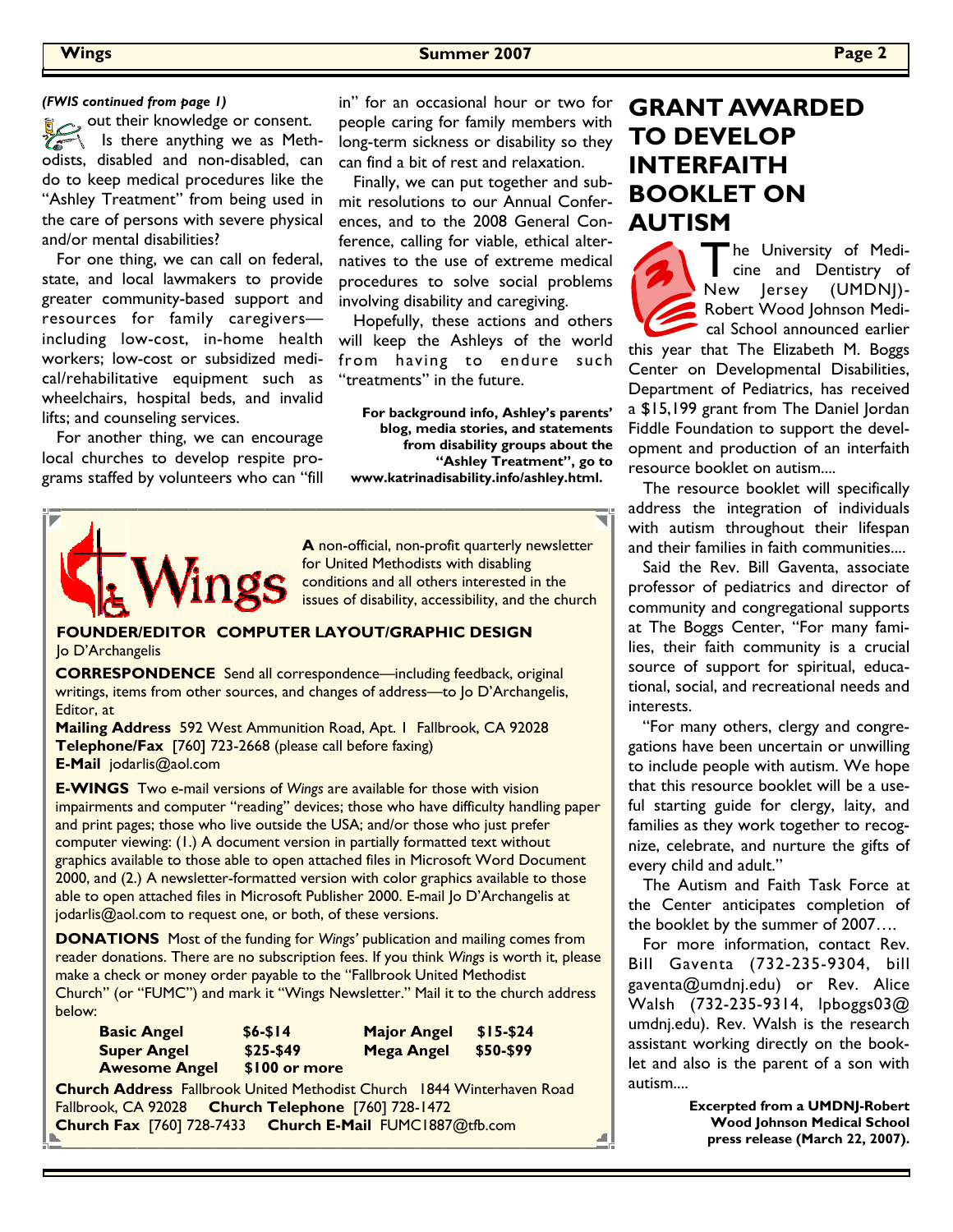## GIFTS OF GRACE: TWO STORIES health, the lab tests confirmed what I'd

**GRANDMA'S LEGACY By Jayne E. Korljan**



**M** y grandmother had a debilitating<br>stroke when I was<br>only ten years old. In a modebilitating stroke when I was ment she was changed from a vibrantly active woman to

a complete invalid.

 On summer afternoons I pedaled my bike to the nursing home where she lived. There I pushed her wheelchair up and down the long corridors of the home or sat quietly with her outside in the shade of a towering oak tree.

 I had no idea that during our visits Grandma was teaching me a valuable lesson. After all, her entire right side was paralyzed. She couldn't talk. All I knew was that I wanted what my friends had. Their grandmothers taught them how to sew dresses and bake cakes.

 But looking back, I realize what it was that my grandmother taught me. It is a lesson that I learned from no one else. She taught me how to live in the face of suffering.

 Years after her stroke, when I was nineteen and full of excitement with all that life held for me, I was diagnosed with rheumatoid arthritis. Suddenly my goals and dreams were trampled under the iron foot of pain and deformity. What good would sewing or cooking lessons be to one who could not use her fingers?

 I became despondent and in my hopelessness turned to my grandmother. I found rest in her quiet empathy. She gently held my swollen hands in her good hand and looked at me with tears in her eyes. Although she could not say it, I knew that she understood. Her patient endurance and childlike trust in her Lord gave me comfort and hope.

A<sub>S</sub>

 How could my grandmother have known that her suffering would teach me the lesson of trust in Christ that I was to need so badly? Without words she gently guided me to the foot of the

cross. It was there that I found peace. I realized that my life was in the hands of the One who had felt the piercing of the nails. I knew that although I didn't understand, I could trust Christ.

 Grandma gave me something during those visits so many years ago. She gave me an example to follow. I am left to carry on her legacy: to be one who, with my own broken body, leads others who are suffering to Christ.

 **From** *Alive Now* **(Sept./Oct. 1997)** 

### **ABIDING IN THE HOLY By Jean M. Blomquist**

**A** cross the bottom<br>of the laboratory<br>doctor had written in large of the laboratory test results, my doctor had written in large block letters: NORMAL. I was elated. After ten years

of illness and a very slow return to

already suspected: my lupus\* had gone into remission.

 Each day I celebrated the simple and extraordinary graces of health: energy to work and play, painfree joints, napless days, and freedom to visit friends, take on work, make future commitments. When one has been sick for an extended period of time as I have been, the return to health is a miracle. I cannot and will not ever take my health for granted again. It is too precious.

 And yet I live in a state of constant tension. In the midst of these gracefilled, health-filled days, I am always aware that tomorrow the lupus could return. My health and my energy could vanish. Remission, though it can occur for extended periods of time, is not cure. The day-to-day uncertainty of *(ABIDING continued on page 4)* 

**\*Systemic lupus erythematosus is a chronic autoimmune disease for which there is no known cure.** 

## **CALIFORNIA UMC TRANSFORMS COURTYARD AREA INTO ACCESSIBLE URBAN OASIS**

T he La Mesa (Calif.) First United Methodist Church Lemon/Palm Corner Beautification Project embodied a new vision for the historic corner courtyard and adjoining street parking strips of the more than 110- year-old church. The area, located on the corner of Lemon and Palm Streets in downtown La Mesa, has been transformed into an urban oasis with street landscaping embracing a courtyard garden for reflection and meditation or simply for peaceful relaxation in a busy world. Inside the garden, visitors will discover an old spiritual tool, the labyrinth, awaiting. The area is surrounded with plantings and is further sheltered from the outside traffic by grilles and ambient water sounds from the fountain. Seating allows lingering and repose, and church officials made note of the fact that "the courtyard is accessible and usable by the physically challenged." Hours when the courtyard is open to the community are Monday-Friday 9 a.m. until dusk and Sunday 8 a.m. to noon. For more information and/or directions, call 619-466-4163.

**Adapted from "La Mesa UMC Transforms Courtyard Area into Meditative Urban Oasis",** *Circuit West,* **the newspaper of the California-Pacific Conference of the United Methodist Church (Jan. 2006).**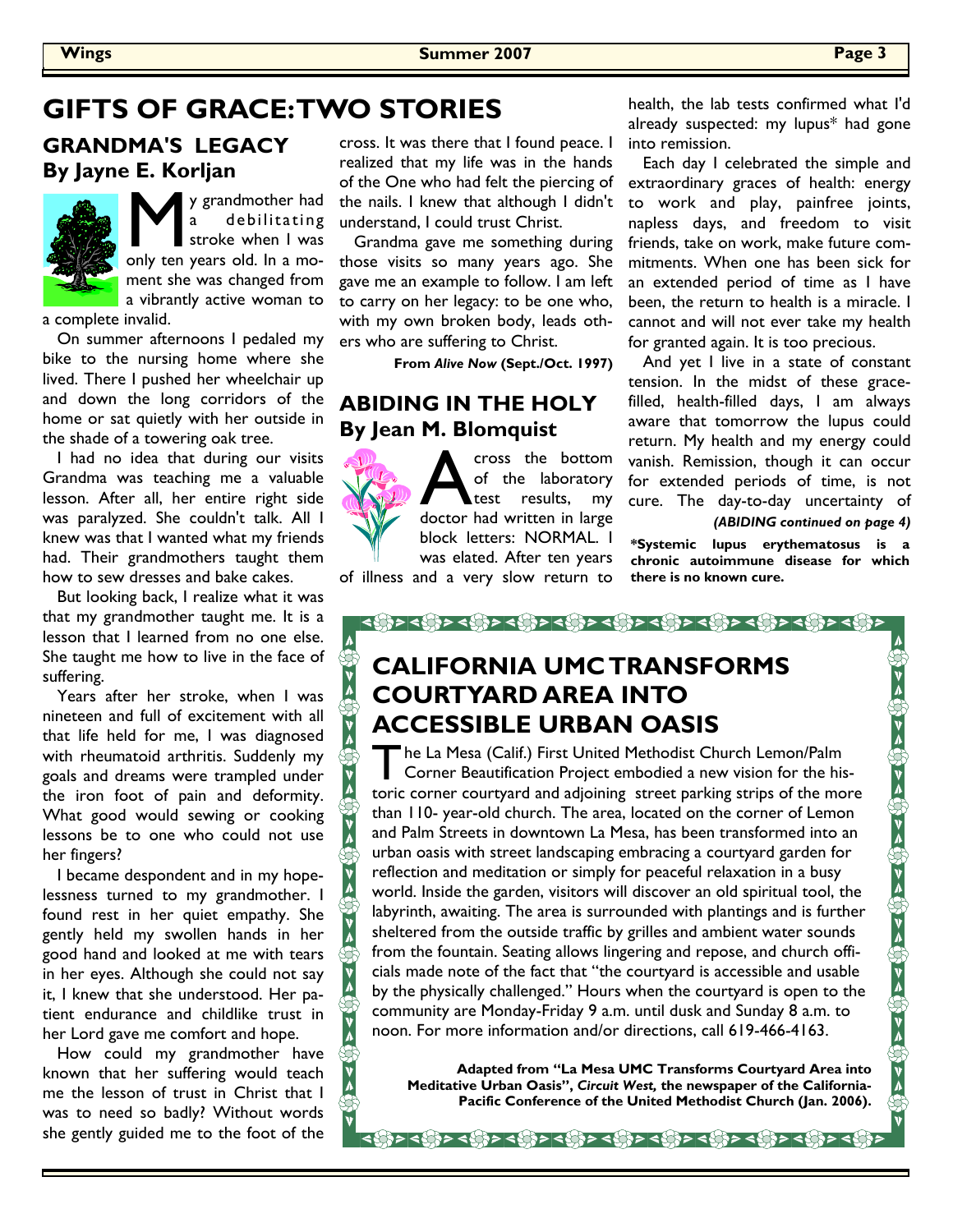#### *(ABIDING continued from page 3)*



health or illness is a tension I would rather not live with, but it is the reality of my life. Yet I've finally come to real-

ize that this tension has always been part of my life. Even before I became ill with lupus, I had no guarantee that the health I experienced one day would be there the next. I simply assumed it would be.

 The spiritual challenge of remission, then, is not unlike the spiritual challenge of illness, health, or ongoing daily life: to abide in the Holy and to savor the gifts and graces of the moment, whether they be great or small. This challenge reminds me of Christ's words: ''Consider the lilies of the field, how they grow.…[I]f God so clothes the grass of the field...will he not much more clothe you—you of little faith? Therefore do not worry….'' (Matt. 6:28, 30-31).

 These words are so beautiful, so simple—and for me, so hard to follow. I do worry—about my health, the future, and many other things. Yet Christ invites me to let go of those worries so I may fully receive the gift of life. He continually calls me, whether in sickness, in health, or somewhere in between, to trust in the goodness of God, to abide moment by moment in the embrace of the Holy.

**From** *Alive Now* **(Sept./Oct. 1997)**



## **WARMTH ON WHEELS: IN MEMORY OF CHERYL ROSSI By Clarence Schadegg**

abbi Harold Kushner once wrote a book about why bad things happen to good people.\* A bad thing happened to two good people one evening last January when Cheryl Rossi was accidentally struck and killed by a vehicle as she was rolling down the side of a road in her wheelchair. The driver never saw her.

 All the people of Minnesota have suffered a tremendous loss with Cheryl's passing. Her grace and spirit first touched us when senseless tragedy struck her twenty-five years ago. She had been found in an abandoned field, the victim of a gunshot wound to her head. She somehow survived that ordeal which included lying on snowcovered ground exposed to near zero temperatures for three days before she was found. She also dealt with the resulting amputation of both her legs and one arm.

the Sister Kenny Institute in Minneapolis for rehabilitation services and instruction in independent living skills for people with disabilities. After that I saw her occasionally at public events or on the bus. Often we talked about stop-

*\*When Bad Things Happen To Good People***, by Harold Kushner, originally pub. Shocken Books (New York: 1981)** 

I lift up my eyes to the hills—from where will my help come?<br>My help comes from the LORD, who made heaven and earth. He will not let your foot be moved; he who keeps you will not slumber. He who keeps Israel will neither slumber nor sleep. The LORD is your keeper; the LORD is your shade at your right hand. The sun shall not strike you by day, nor the moon by night. The LORD will keep you from all evil; he will keep your life. The LORD will keep your going out and your coming in from this time on and forevermore.

**— PSALM 121 (NRSV) —** 

ping for coffee but never did. Now I wish we had gone out for coffee too.

 When I heard that Cheryl had been killed, I called my old high school friend John, one of the two police officers who had rescued her from that snowcovered field so many years before. He had already heard about her death. We shared memories of our relationship with Cheryl and how we had each drawn from her incredible strength.

 The lump in my throat was followed by a chill that ran down my spine as John recited Psalm 121 the way he remembered Cheryl doing it when he found her lying nearly frozen in that field. He recalled how she had recited the Psalm in a calm and steady voice and said that he had also memorized the Psalm in part because her tremendous spirit had been passed on to him in those Old Testament words.

I met Cheryl when she came to us at Mary Schoelch, the coordinator of vol- Cheryl's spirit also deeply touched unteers at Catholic Charities St. Joseph's Home for Children, who said, "Cheryl was a proactive advocate as well as a beacon of hope and help for children and youth who had been abused, neglected, and abandoned. She logged thousands of hours assisting St. Joe's to serve children most in need by coaching, counseling, teaching, mentoring, and providing superior leadership for kids, staff, volunteers, and the community at large."

> Mary further expressed Cheryl's gifts, saying that Cheryl "helped children to discover life's possibilities, an invaluable sense of self-worth, and a more positive view of the future. Her wisdom and warmth on wheels will be dearly missed by all of us at St. Joe's."

> Thank you, Cheryl, for the light you helped all of us to find inside ourselves.

> > **Adapted with permission of the author from** *Access Press* **(Minneapolis, Minn.: 2007)**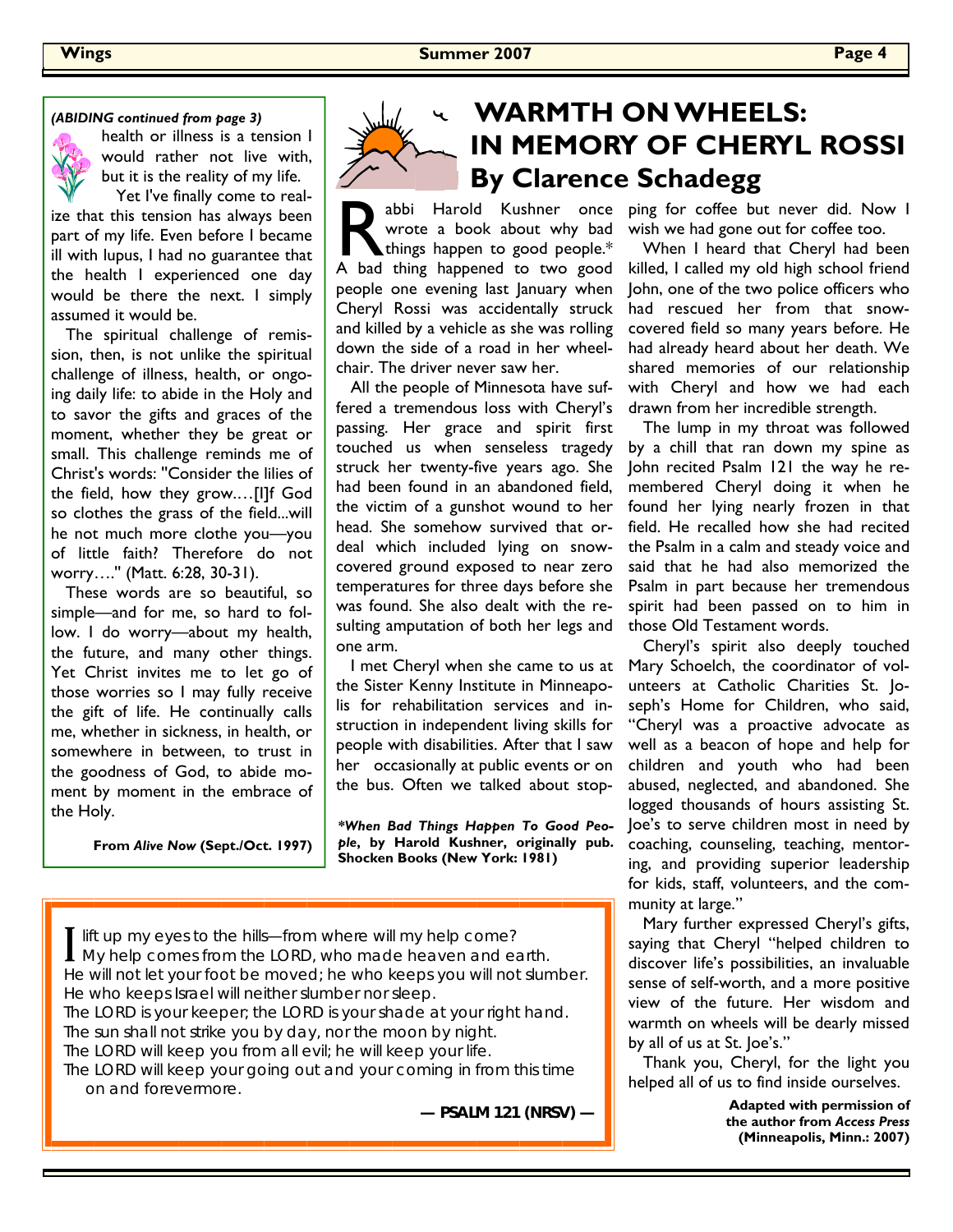## **WHY DO BAD THINGS HAPPEN TO GOOD PEOPLE?: A COMMENTARY By Richard Daggett**

**(Editor's Note: Richard Daggett originally presented the following commentary in 1994 to a Seekers group at the Downey [Calif.] United Methodist Church. It is based on Harold Kushner's book,** *When Bad Things Happen To Good People***, and on a lecture Kushner gave after his book was published. It is also based on Daggett's own experiences and beliefs as a post-polio survivor living with severe physical limitations. Due to its length, the commentary will appear as a series of short articles over several issues of** *Wings***.)** 

#### **PART 1: QUESTIONING GOD**

W hy do bad things happen to<br>good people? If you live<br>long enough, you'll probably<br>be faced with this question. You see good people? If you live long enough, you'll probably be faced with this question. You see good people who are experiencing tragedy, and you see other people, good and not so good, who experience very little of it. And you may ask, "Why, if there is a God, do these things happen?" A child is killed in a house fire. A young couple is killed in an auto accident. Someone dives into a pool and breaks his/her neck and is permanently disabled. You hear and read about these things every day.

 In his book, *When Bad Things Happen To Good People*\*, Rabbi Harold Kushner tells about his son dying of a terrible degenerative illness. All his friends, including his clergy friends, were telling him the same things that he had told others in their own times of grief. And it wasn't comforting. They would say that God was sending this to him because he was spiritually strong; he of all people could understand why this was happening and would be an inspiration to others, and besides God never burdens us with more than we can endure. But all Kushner could think of as they talked was that he wished he weren't such a religious person. He wished this tragedy had been sent to someone else.

 We have often been told that you don't question God. You just bow your

**\*Originally published by Shocken Books (New York: 1981).** 

head in submission to his will. But still we are full of questions. Shortly after the publication of his book, Kushner was on a talk radio show to promote it. A woman called in and asked, "Why can't you accept that God wanted this to happen because you are such a sensitive person? You will experience this tragedy and you will write a book that will inspire millions of people."

 His reply to this woman was: "Do you remember the mass murderer, John Wayne Gacy? He killed several boys and buried them in his basement. Suppose his defense attorney had stood up in court and said, 'John Gacy is a hero for killing these boys. Look at all the millions of parents who can thank God that their children weren't victims. Look at all the parents who will teach their children to be more careful.'"

 Kushner went on to say, "This is absurd. We wouldn't accept that from the courtroom. Why should we accept it from religion? Why would God take the life of one person just so another person would feel thankful? If I worked my way into the confidence of a person just to take their money and use it for my own aggrandizement, it would be a sin against that person and a sin against all we believe as Christians and Jews. Why would it be a sin for me but perfectly acceptable for God?"

 Kushner couldn't accept the idea that tragedy strikes one person so that another can say, "Thank God, it wasn't me." And I can't accept that either. Sam Levenson, a popular humorist many years ago, used to tell the story about when he was a young boy beginning school. His mother told the teacher, "If Sammy misbehaves, hit the boy next to him. Sammy learns by example."

 All of these explanations for bad things put forth by so-called "religious people" are not really intended to make us feel better or even to help us understand. They are intended to justify God. We are supposed to sit back and accept that God knows what he is doing and not to be so presumptuous as to question him. Nonetheless, human beings have always questioned God, even in the pages of the Bible.

> **(See PART II: JOB'S STORY in the Fall 2007 issue)**

## **THORN IN THE FLESH By Carol Hamilton**

◇◇◇◇◇◇◇◇◇◇◇◇◇◇◇◇◇◇◇◇◇◇◇◇◇◇◇◇◇◇◇◇

Each birth brings a wail, inrush of breath then loud complaint.

Paul prayed for release from pain. We pray for exemptions. Paul had good cause to ask, as such a work he had to do!

Still, praise broke from his lips, as he, like Job, saw

the heavens and the seas and the lands all bursting with creation, and we held through all terrors, gently, in our creator's hand.

**From** *Alive Now* **(March/April 2006).** 

**Hamilton, a Poet Laureate of Oklahoma, is a writer, educator, and storyteller and translates at a medical clinic for women and children.**